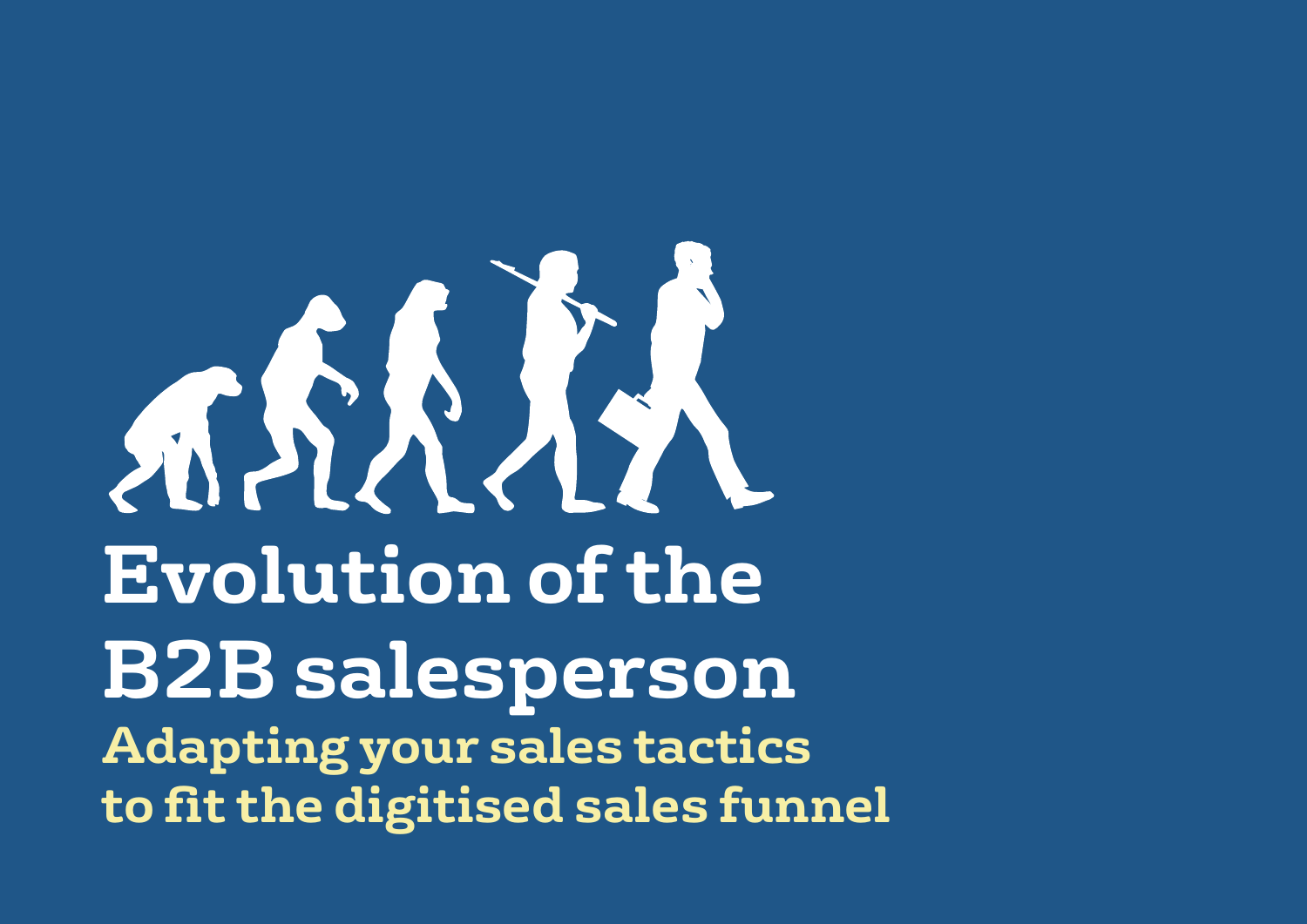

# **Contents**

- 
- 
- 
- 
- 
-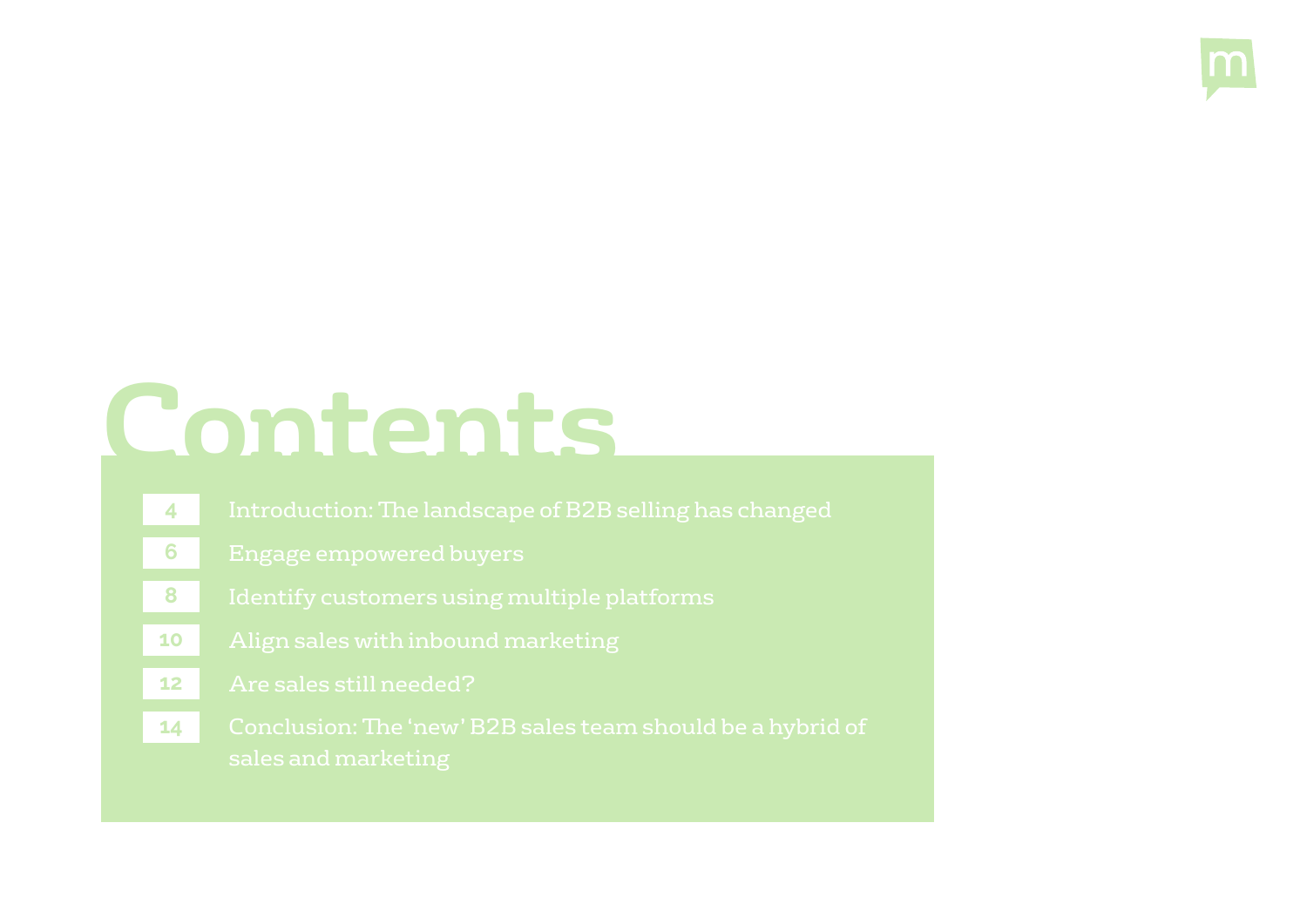

# **67%**

## **of the buyer's journey is completed digitally**

– SiriusDecisions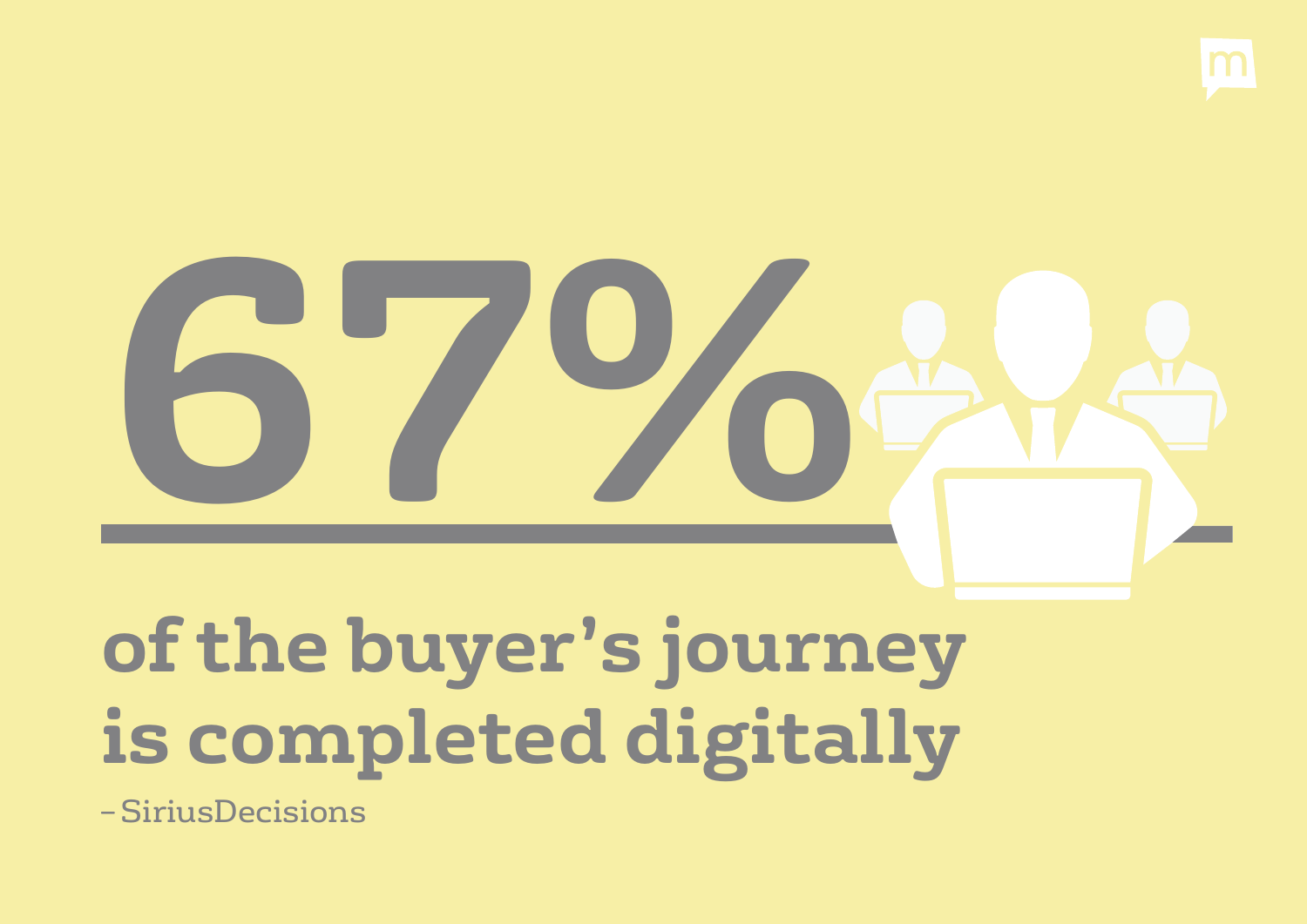

## <span id="page-3-0"></span>**Introduction: The landscape of B2B selling has changed**

Historically, a salesperson would be the first point of contact for advice and guidance on a particular pain point or product. The B2B buyer's initial contact with sales would signal the start of a relationship and the beginning of the purchasing journey.

Now, the balance of power has shifted. Salespeople don't deliver the information anymore, because customers already know it.

According to a recent study by Google and CEB, the average B2B customer will only contact the sales team once they are 60% of the way through the sales process.

This shift in the cycle means that sales tactics have to be adapted if they are to be effective in converting leads to customers.

If the prospect already knows what their situation is and the solution they need, a salesperson starting at stage one of the cycle will almost immediately lose the prospect's engagement. Rather than speak to customers at the opening of the sales funnel, the emphasis has moved towards the end and initial interaction could take place at any point in-between. Therefore, B2B sales teams have to be dynamic and multi-skilled.

To give you the best chance of successfully converting leads to customers, we've put together this guide to help boost your conversion rates and improve your ROI.

Evolution of the **04** B2B salesperson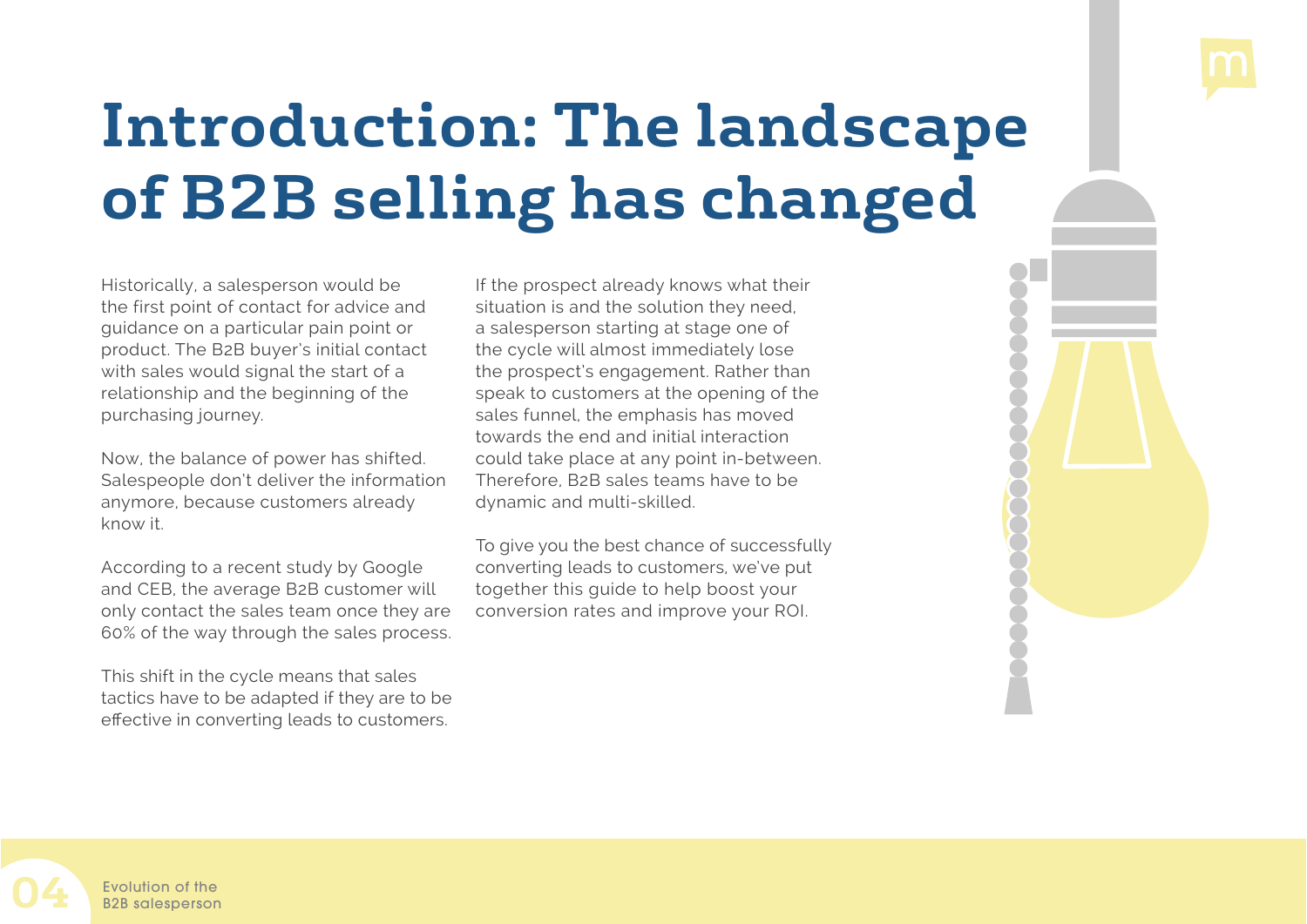



buyers engage

**Buyers already know what they need**

– Breaking out of the funnel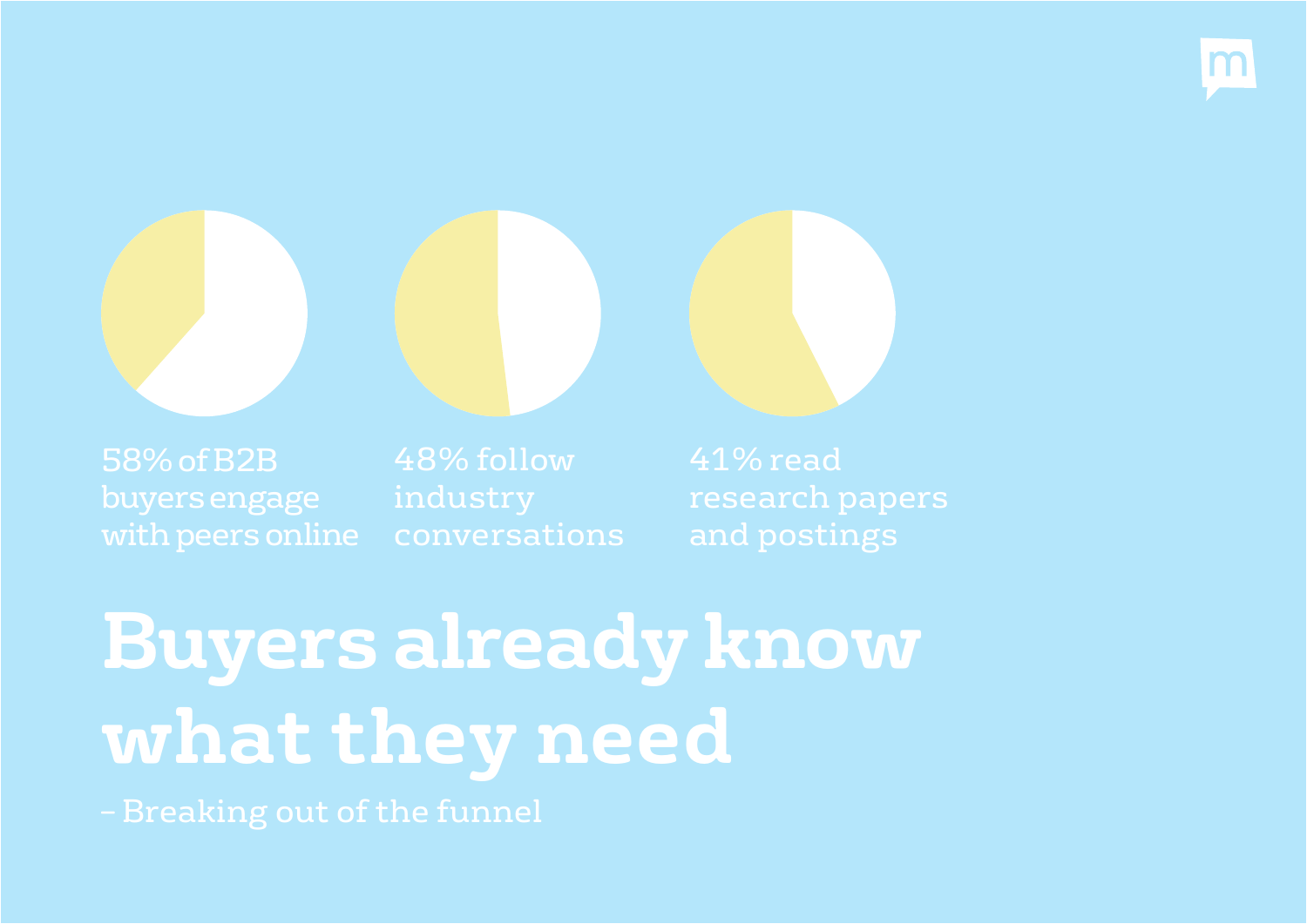

## <span id="page-5-0"></span>**Engage empowered buyers**

Using a multitude of digital resources for research, the buyer will be knowledgeable about their pain point and how to solve it. They will have sought out trusted reviews, thought leadership articles, and used free trials (if available) of products/services. The prospect's relationship with your brand is already well established before they pick up the phone to your team. Therefore, it's essential that the language and tone the salespeople use reflects this.

It's the death of the hard sell. We have entered a new era of lead nurturing.

It's no longer a case of trying to persuade and convince prospects that your product is the solution for them. A salesperson's role is to provide the human touch – customers need reassurances that everything they have learnt about their business problem and the solution you offer is correct.

B2B customers are complex. Usually, people from different departments will come together and decide whether or not your product/service is suitable for them. The person you interact with will have to demonstrate this on your behalf in order for a meeting or pitch to be deemed necessary. The salesperson must identify and address the pain points of all relevant decision-makers to make this happen.

On average, 5.4 people are involved in B2B purchasing decisions - Forbes



**06**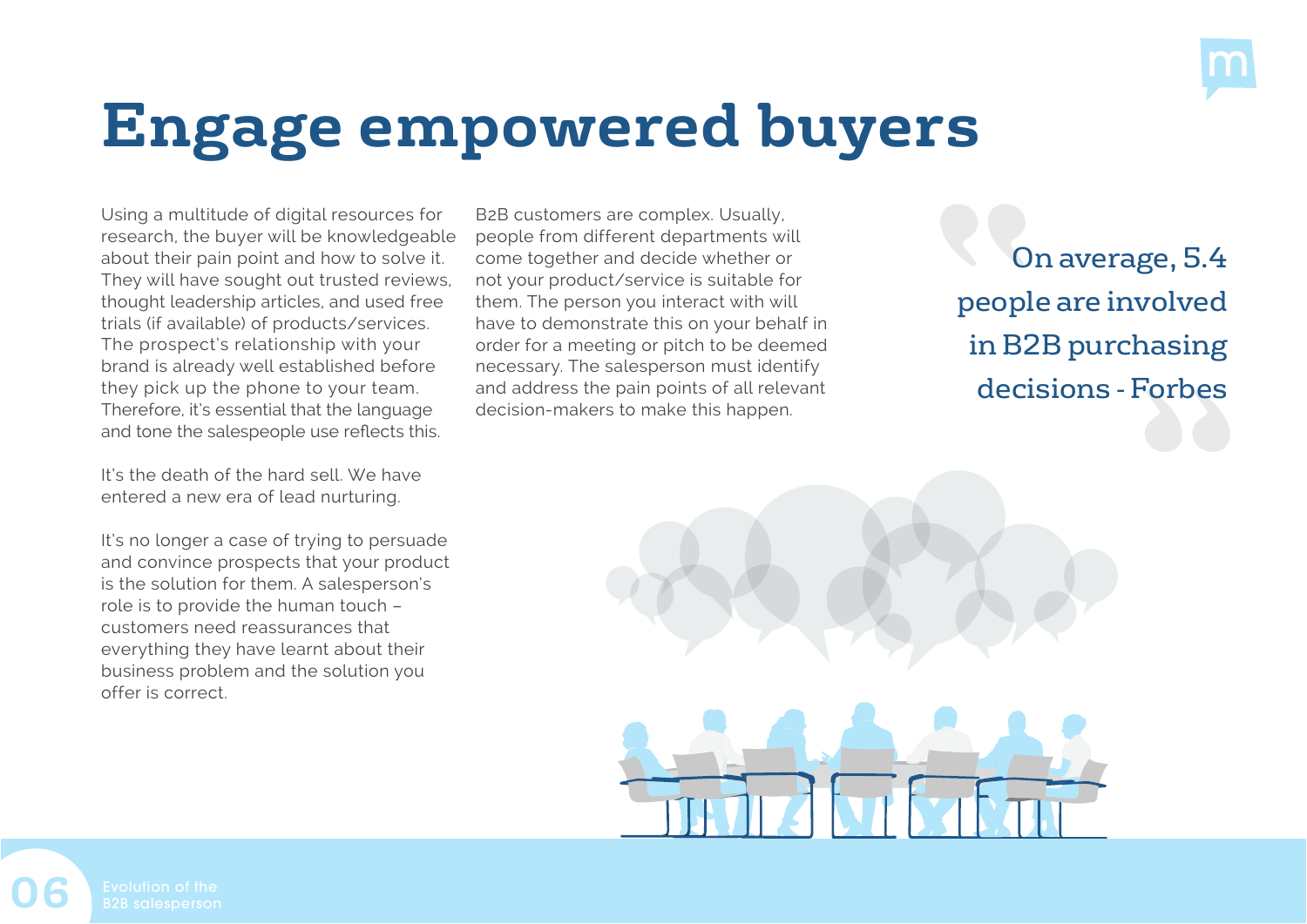

# **88% of marketing businesses use social media to generate leads**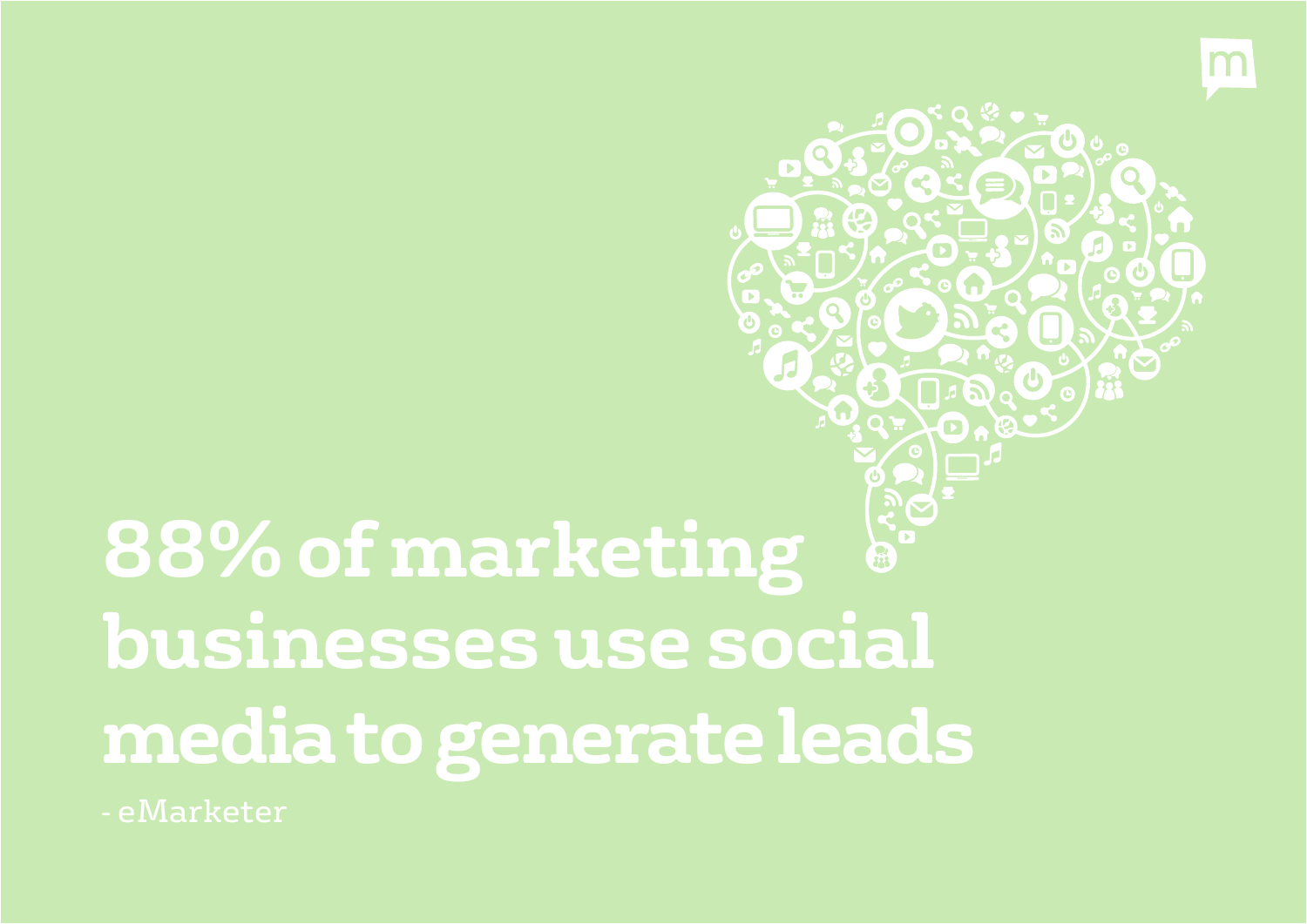

## <span id="page-7-0"></span>**Identify customers using multiple platforms**

Soft interaction with prospects via social media can be an effective method of starting the sales process on the prospect's terms. Search hashtags, forums and threads relevant to your service/product offerings to find interested prospects.

Social media allows customers to have honest discussions about brands in public without any involvement from the business. Using this feedback, prepare to address negatives and play on positives when in sales discussions.

Business buyers are hungry for information; use infographics and content to engage and inform them – make your company a voice of authority in the industry. There are so many channels available that operate in different ways. Analyse what your prospects use and hone your skills on those.



**08**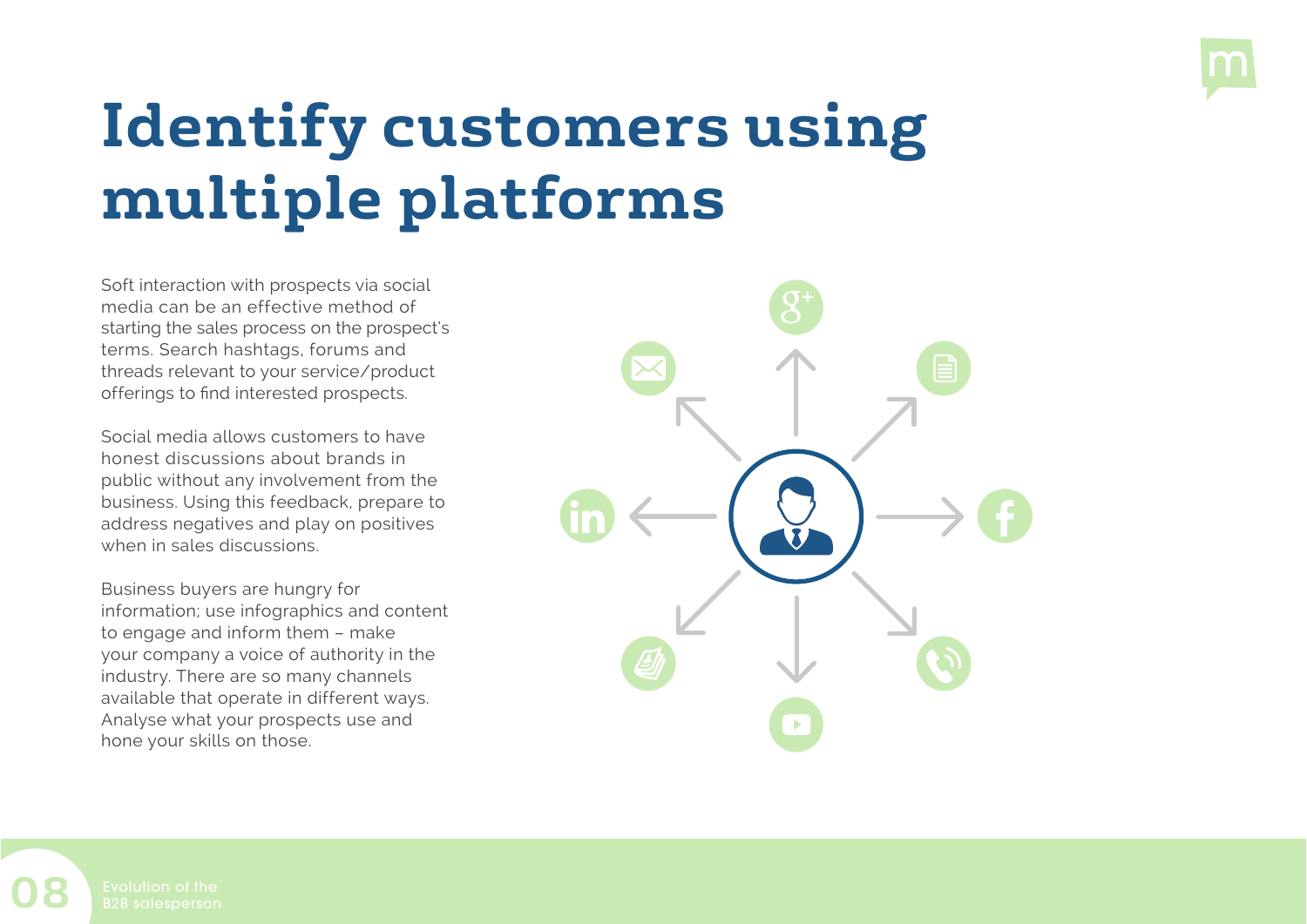**of buyers choose a provider that uses content to inform their buying process 95%**

 $\mathsf{M}$ 

- DemandGen Report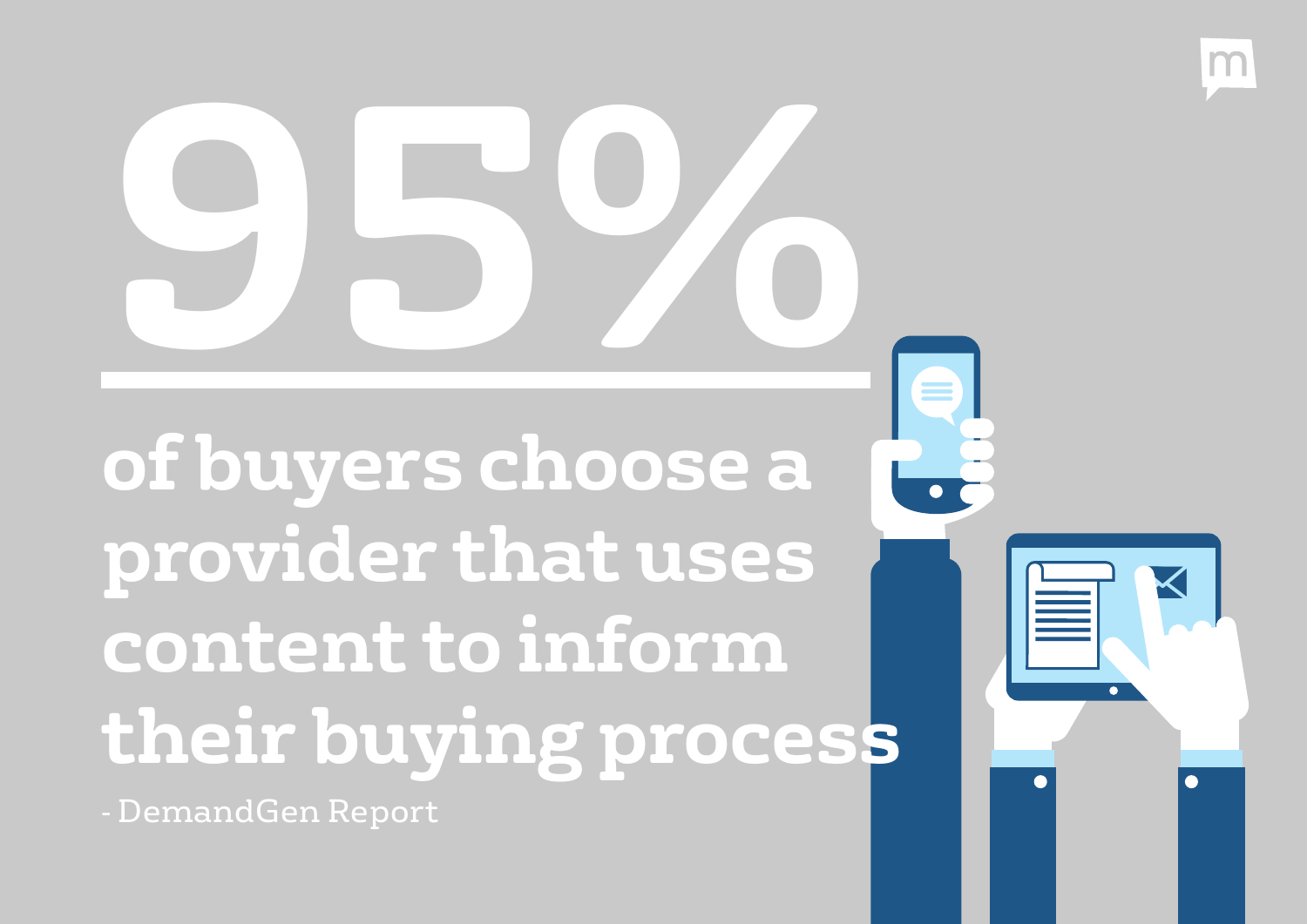## <span id="page-9-0"></span>**Align sales with inbound marketing**

Inbound marketing provides prospects with the information they need to aid their purchasing decision and guide them through the first 60% of the buying process.

Marketers measure many metrics, including content downloads and conversions, giving them a picture of who is interested in the products/services and why. In effect, content has replaced the traditional salesperson for the first stages of the buying process. It gives prospects easy-to-consume information at a time that's convenient to them.

Once a prospect has read a predetermined amount of content, they become a qualified lead. It's your job to engage them on a personal level and close the sale. To do so, you must be

aware of the prospect's journey up to that point – what they have read and how much - in order to interact with them engagingly. It's crucial that you are armed with the knowledge contained in the inbound content before interacting with a lead. This will give you a lot of clues about the prospect's pain points, objections, and the solutions they are seeking.

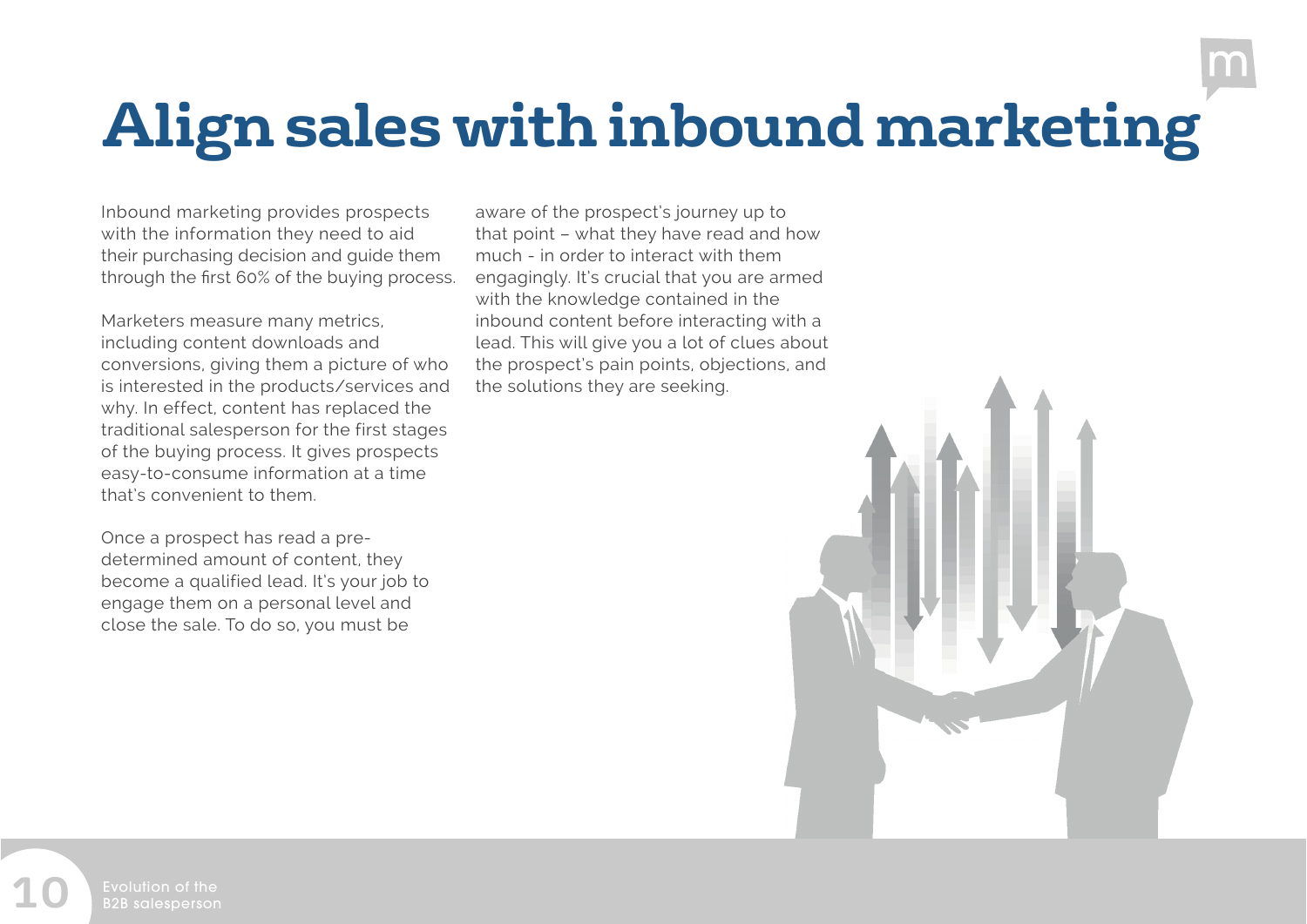**88% of buyers said the most memorable communication during the buying process was personal contact with the winning supplier**

- Buyersphere report 2013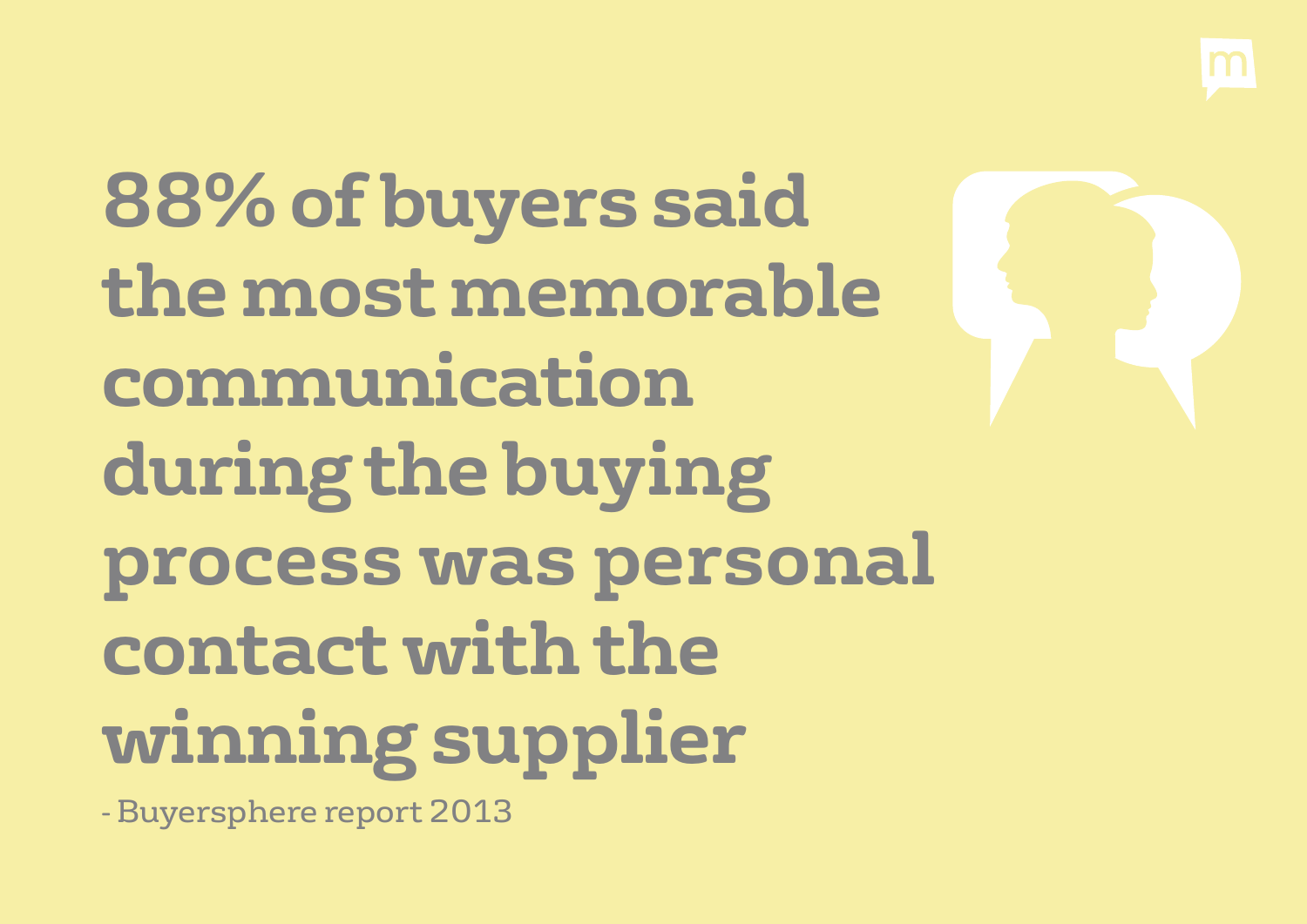

#### <span id="page-11-0"></span>**Are sales still needed?**

#### **Salespeople are still a crucial component of the B2B buyers' journey.**

Not everyone in the decision-making group will have read all, or even any, of the marketing content. Therefore, they will have varying degrees of knowledge about the pain point and how it affects their business area. You have to be able to gauge how far along the sales funnel they are and tailor your pitching strategy accordingly – only humans can provide the level of adaptability required.

B2B sales often lead to long-term partnerships and involve a lot of money. Therefore, it's vital that all purchasers on the buyer's side trust you. Psychologist Albert Mehrabian identified the 7%-38%- 55% rule. It ranks how important words, tone of voice and body language are to building new relationships.

During the first 60% of the digitised B2B sales process, the buyer will only know the company's words (7%). It's the responsibility of the salesperson to cement the relationship using tone of voice and body language (the remaining 93%). Nothing builds trust like human-to-human interaction.

#### Almost 70% of completed B2B sales involve human interaction – B2B Marketing

**12** Evolution of the B2B salesperson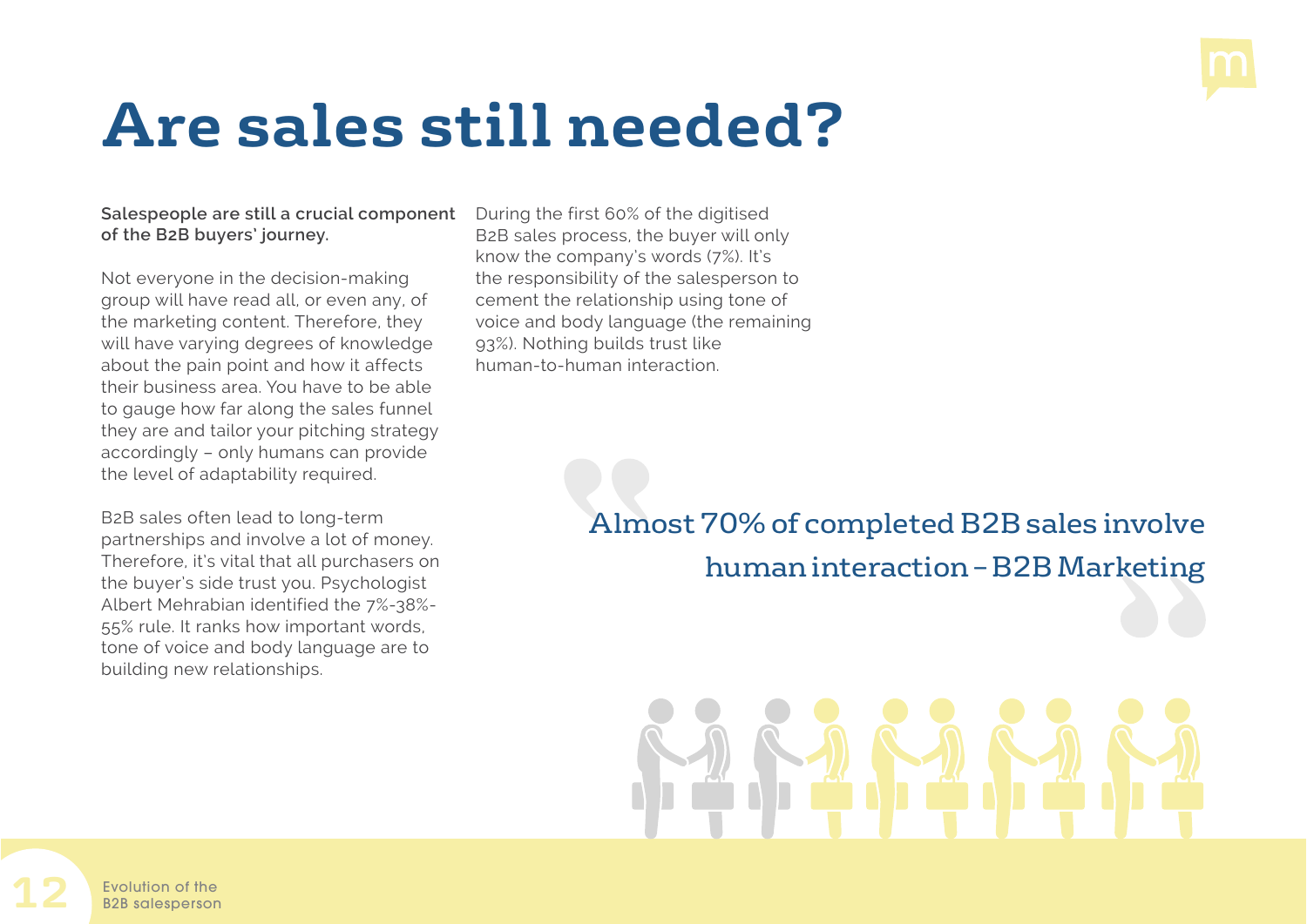

**Companies with aligned sales and marketing generated**



#### **more revenue**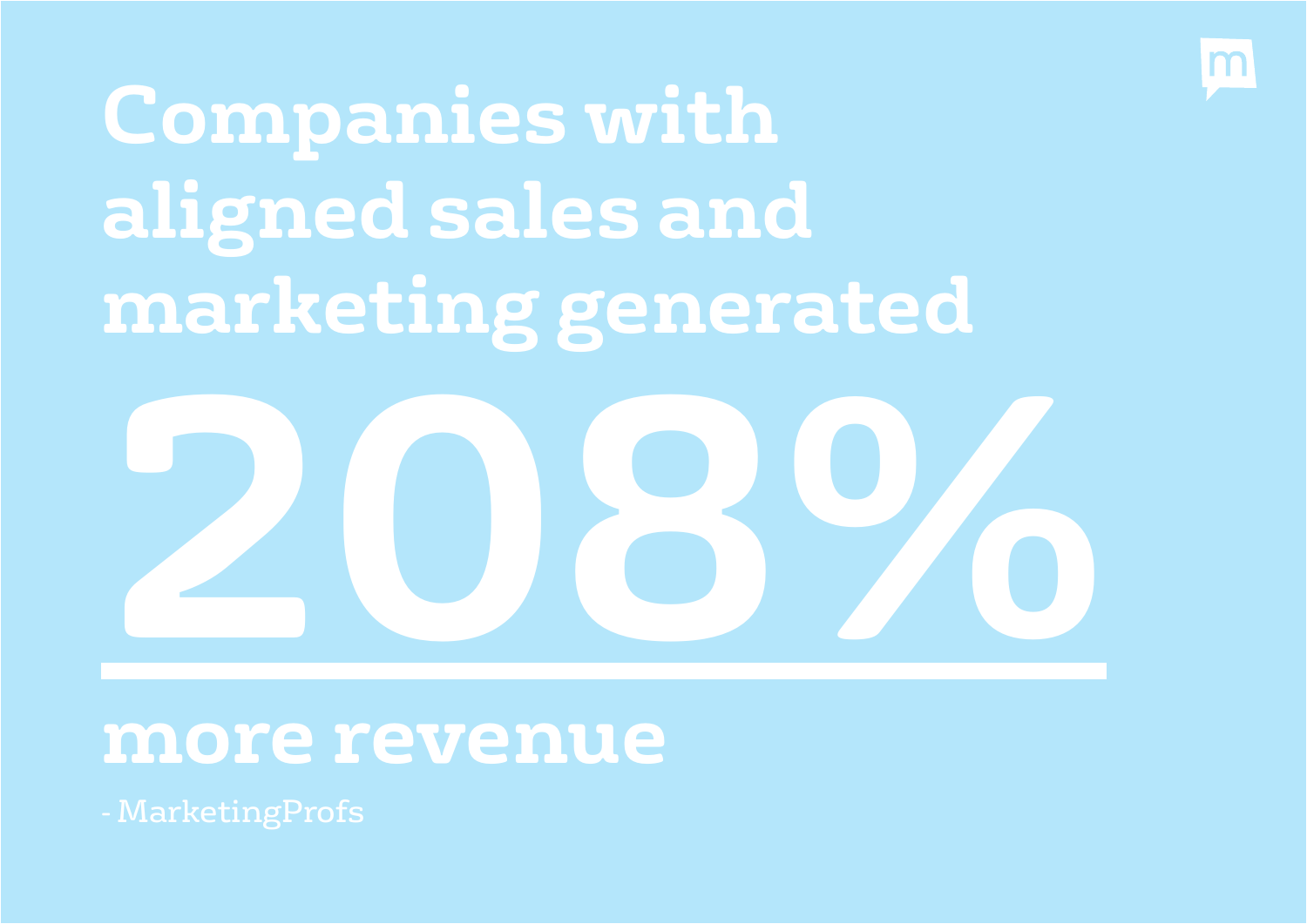

## <span id="page-13-0"></span>**Conclusion: The 'new' B2B sales team should be a hybrid of sales and marketing**

Although pressure is building on the salesperson in the digital age, there is no need for them to be marginalised. Successful sales teams will adapt to these pressures and align themselves with inbound marketing. The unsuccessful teams will simply fall by the wayside of revenue generation.

It's up to you to equip yourself with the skills it needs to engage a well-informed and already half-decided lead.

You need to be dynamic. Modern salespeople still have to engage prospects at stage one of the purchasing journey – those who don't know they have a problem or who are using an inferior product/solution. They also need to be

able to pick up warm inbound leads and contact them with relevant information based on how far through the digitised sales funnel the prospect is.

Communicate with marketing through a clearly defined strategy that follows the digitised sales funnel. Every time a prospect becomes a qualified lead through marketing channels, the content they have read and process they have gone through needs to be communicated by the marketer to you. It is then up to the salesperson to get up-to-speed on what the prospect knows using this information and use that to engage prospects.

Thereby, becoming a hybrid of sales and inbound marketing.



**14**